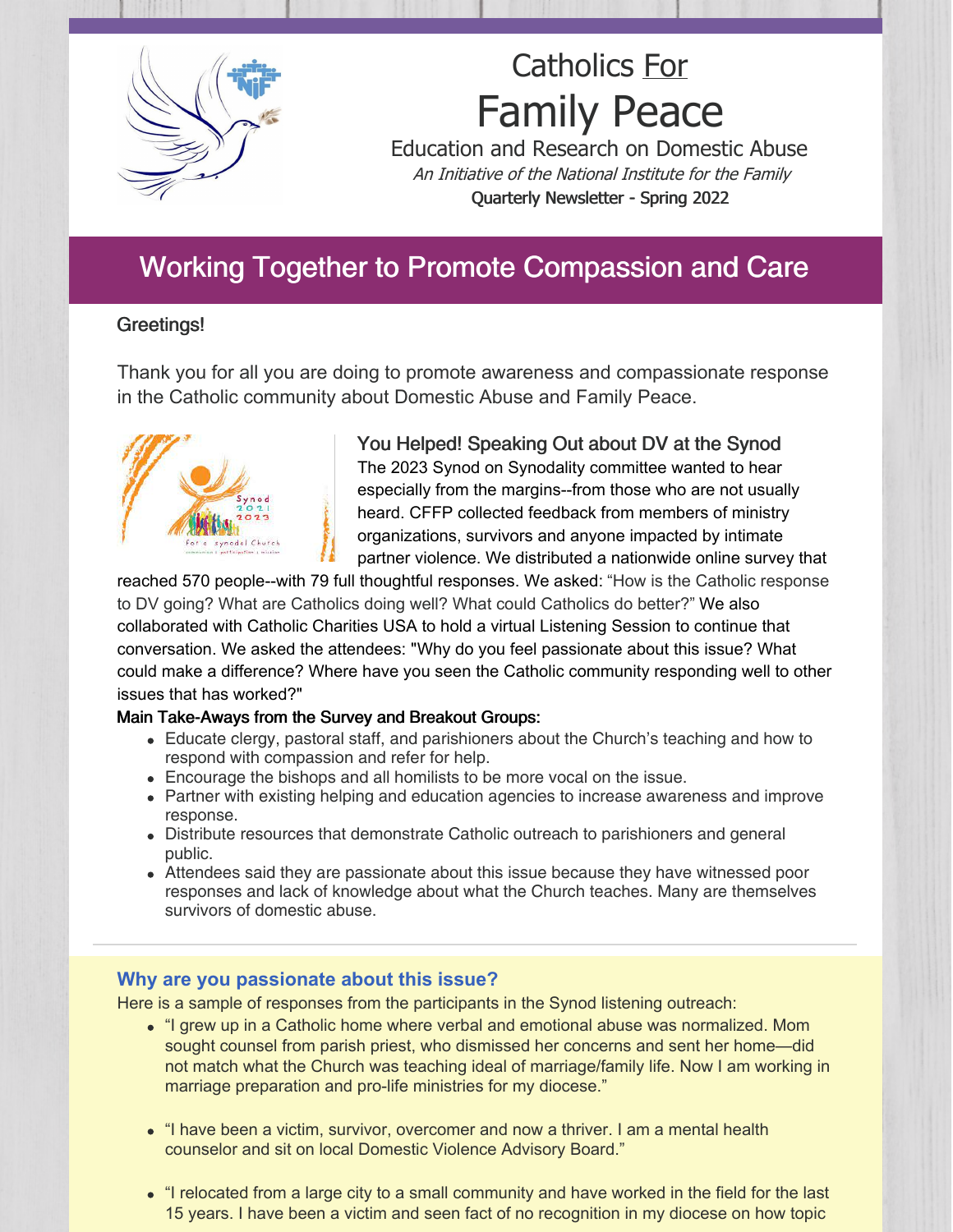impacts indigenous peoples."

We are listening! Tell Catholics For Family Peace why you are passionate about this issue. In future newsletters, we will share your story (anonymously). Email: [catholicsforfamilypeace@gmail.com](mailto:catholicsforfamilypeace@gmail.com)

Our Work is Recognized by the Vatican! Catholics For Family Peace Initiative is featured on the Best Practices webpage of the Dicastery for Laity, Family and Life. **[https://laityinvolved.org/project/catholics](https://laityinvolved.org/project/catholics-for-family-peace/)for-family-peace/**



### Plan now for October 2022

National Mass in Observance of Domestic Violence Awareness Month Oct. 1, 2022 at 4:30 PM

National Shrine of the Immaculate Conception Washington, D.C.

Bishop Bruce Lewandowski, Auxiliary Bishop, Archdiocese of Baltimore, homilist and presider.

Encourage your diocese or parish to host a Domestic Violence Awareness Mass in October.

Here is a **[sample](https://files.constantcontact.com/a6584bc3801/8bb6bdbf-1e45-448d-9f03-4042f09d0301.docx?rdr=true) letter** you may adapt to make your request.

In 2021, the dioceses of Atlanta, Camden, Charleston, Chicago, San Diego, Washington, and Wheeling-Charleston all held special Masses in October.

Learn more about the **Domestic Violence [Awareness](http://www.catholicsforfamilypeace.org/national-catholic-partners-for-domestic-violence-awareness-month.html) Month Partners**, a group from more than 35 dioceses, parishes, and organizations working to promote Domestic Violence Awareness Month events and education. Next meeting, August 24, 2022.



Archdiocese of Chicago Domestic Violence Outreach Resources The Archdiocese of Chicago Domestic Violence Outreach has formed ministries for DV outreach in 141 parishes! **New Booklet:** *You Are Not Alone***, free to survivors. Contact Fr. Charles Dahm, director, cdahm13@gmail.com,** to subscribe to ACDVO quarterly [newsletter](https://pvm.archchicago.org/documents/87254/227317/ACDVO_Newsletter_Nov_2021_FINAL_for_DIGITAL.pdf/5d5fc671-4478-49b5-843e-824b35011293) and support their mission.

Create a Parish Resource Display in English and Spanish Free Downloadable resources are available from the Family Peace pages of Catholic [Charities-DC.](https://www.catholiccharitiesdc.org/familypeace/parish-outreach-material/) Spread DV Awareness with Media Toolkits, Brochures, Restroom Signs: [Download](http://www.catholicsforfamilypeace.org/downloadable-resources.html) for free from CFFP website.



Best Practices to Support Families Impacted by Intimate Partner Violence

four-part DV Awareness series in collaboration with Catholic Charities-USA. Recordings now available on our website [http://www.catholicsforfamilypeace.org/best-practices--](http://www.catholicsforfamilypeace.org/best-practices---webinar-series.html) webinar-series.html